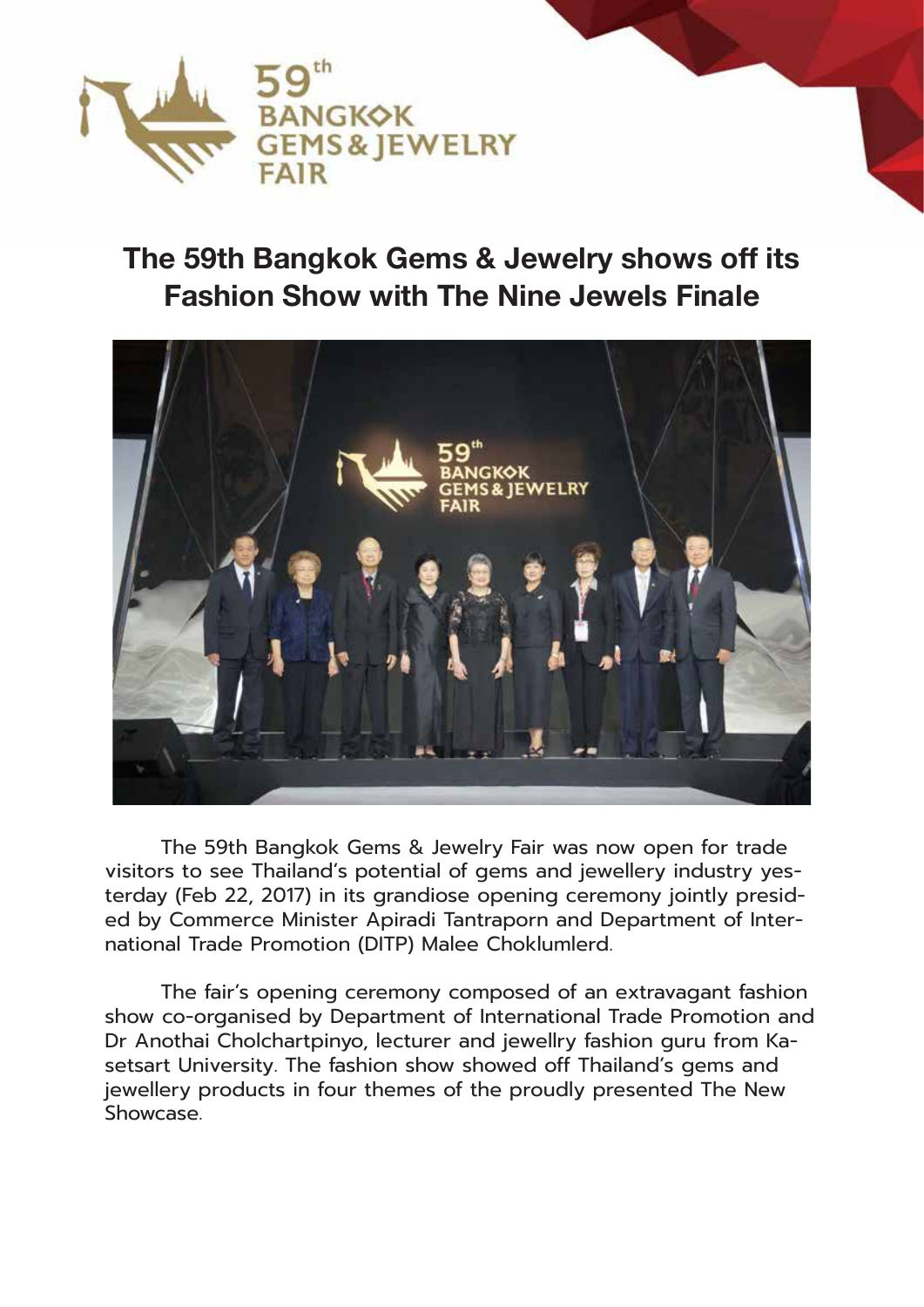The interestingly themed fashion show began by showcasing jewellery from "The Moment" – jewellery for wedding under Indian-themed wedding, following by " $60+$ " – jewellery for the people of the golden age or people of 60 years old or more. The "60+" fashion show was joined by the country's former popular model Kanchanaporn Plodphai and the coming-back model Rojana Phetkanha. The fashion show ended with spectacular finale titled The Nine Jewels – the jewelry of important cultural significance in Asian culture, comprising diamond, ruby, emerald, yellow sapphire, garnet, blue sapphire, moonstone, zircon, and cat's eye.

 At the fair, there were simultaneously a series of free seminars to educate Thai gems and jewellery entrepreneurs. One seminar that was worth speaking about was "GEM ID RENDEZVOUS" jointly organised by DITP, the Gem and Jewelry Institute of Thailand (GIT), and the Department of Mineral Resources (DMR).

 Another interesting spin-off event also included a ruby contest, under "World Ruby Forum 2017", with a highlighted charity event titled "Ruby Heart of Love", where the organiser invited all stakeholders of the gems and jewellery industry to donate a total of 700 pieces of ruby in a shape of heart. The proceeds of the project would be donated to relevant foundations and Thai Medical Device Development Foundation (TMDD) under King Rama IX's patronage.

 The 59th Bangkok Gems & Jewelry will be open until February 26, 2017, at Challenger Hall 1-3, IMPACT Exhibition Centre, Muang Thong Thani. Trade days run from February 22 to 24, 2017, from 1000 to 1800 hrs, while Public Days on February 25, 2017 will be open from 1000 to 1800 hrs. The last public day will be open until 1700 hrs. For more information, please consult the fair's official web site at www.bkkgems.com or call DITP hotline 1169.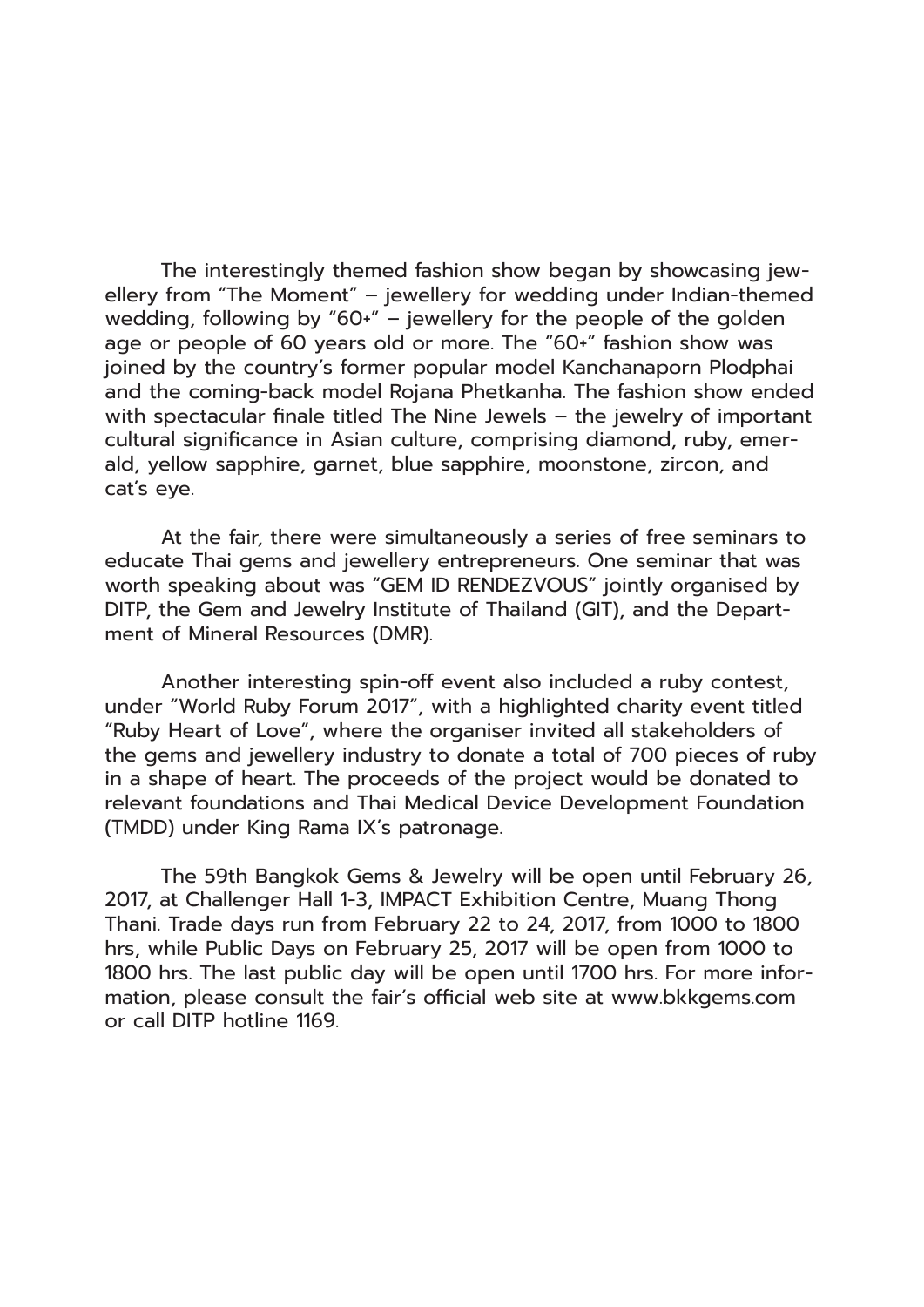

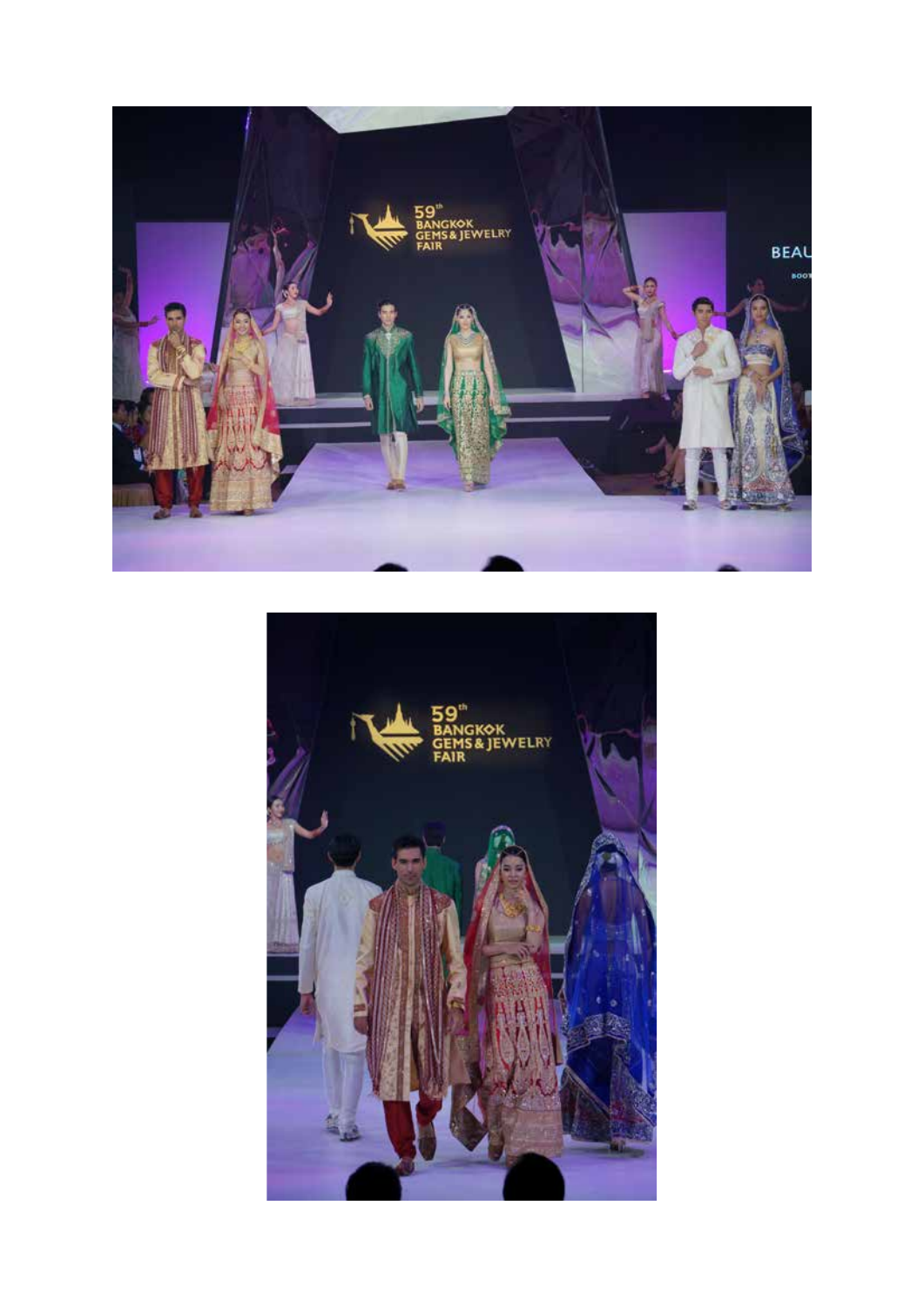

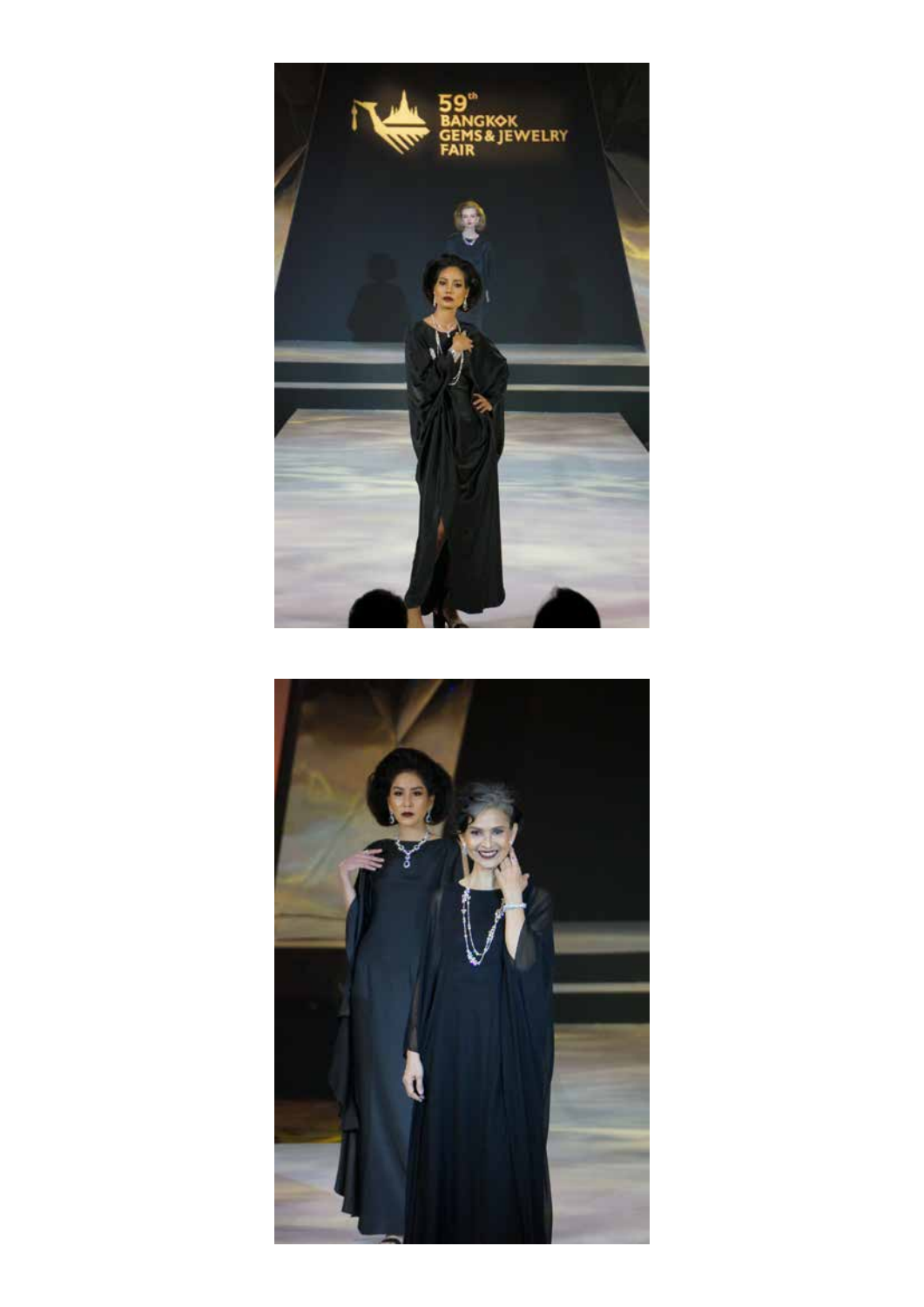

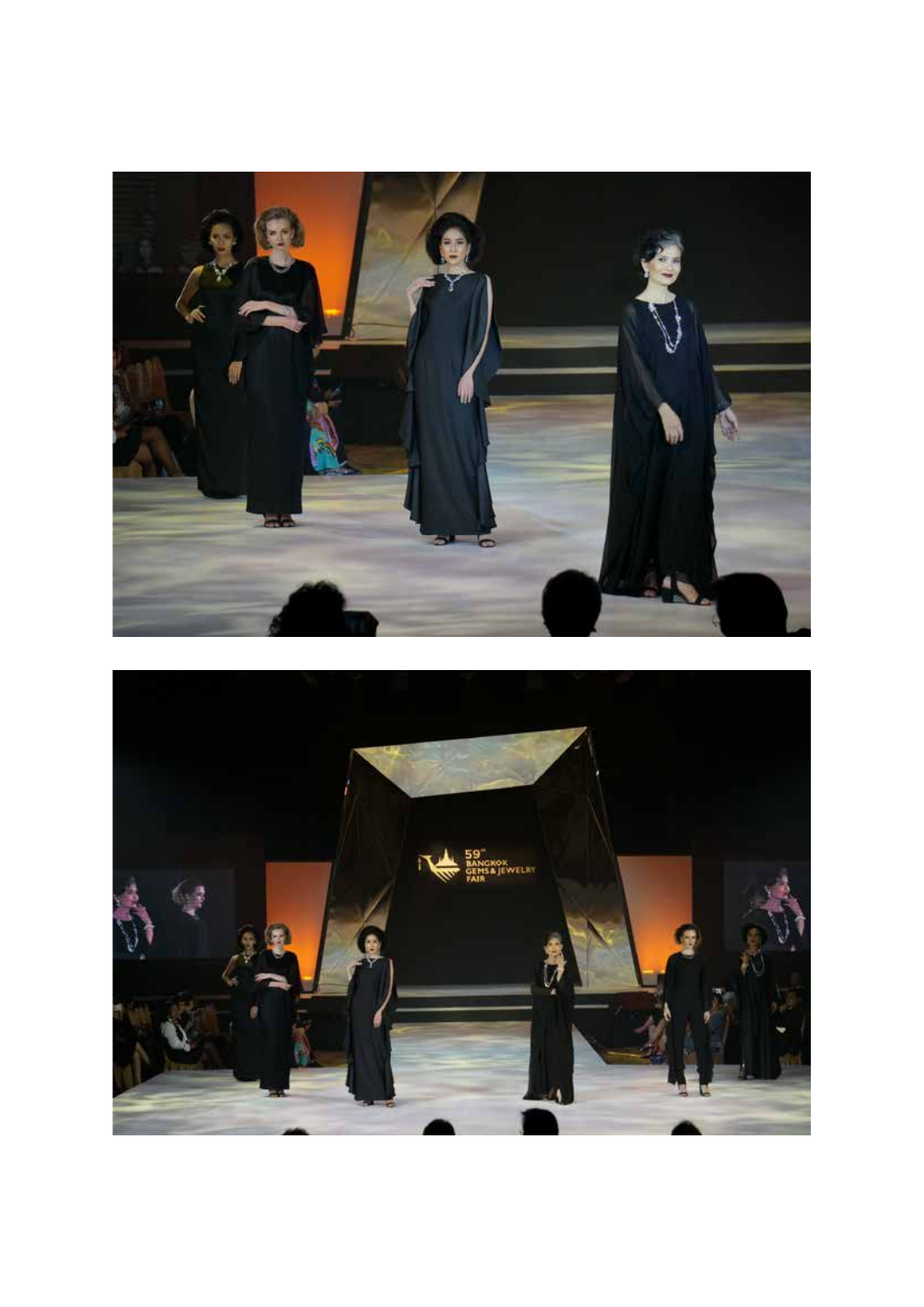

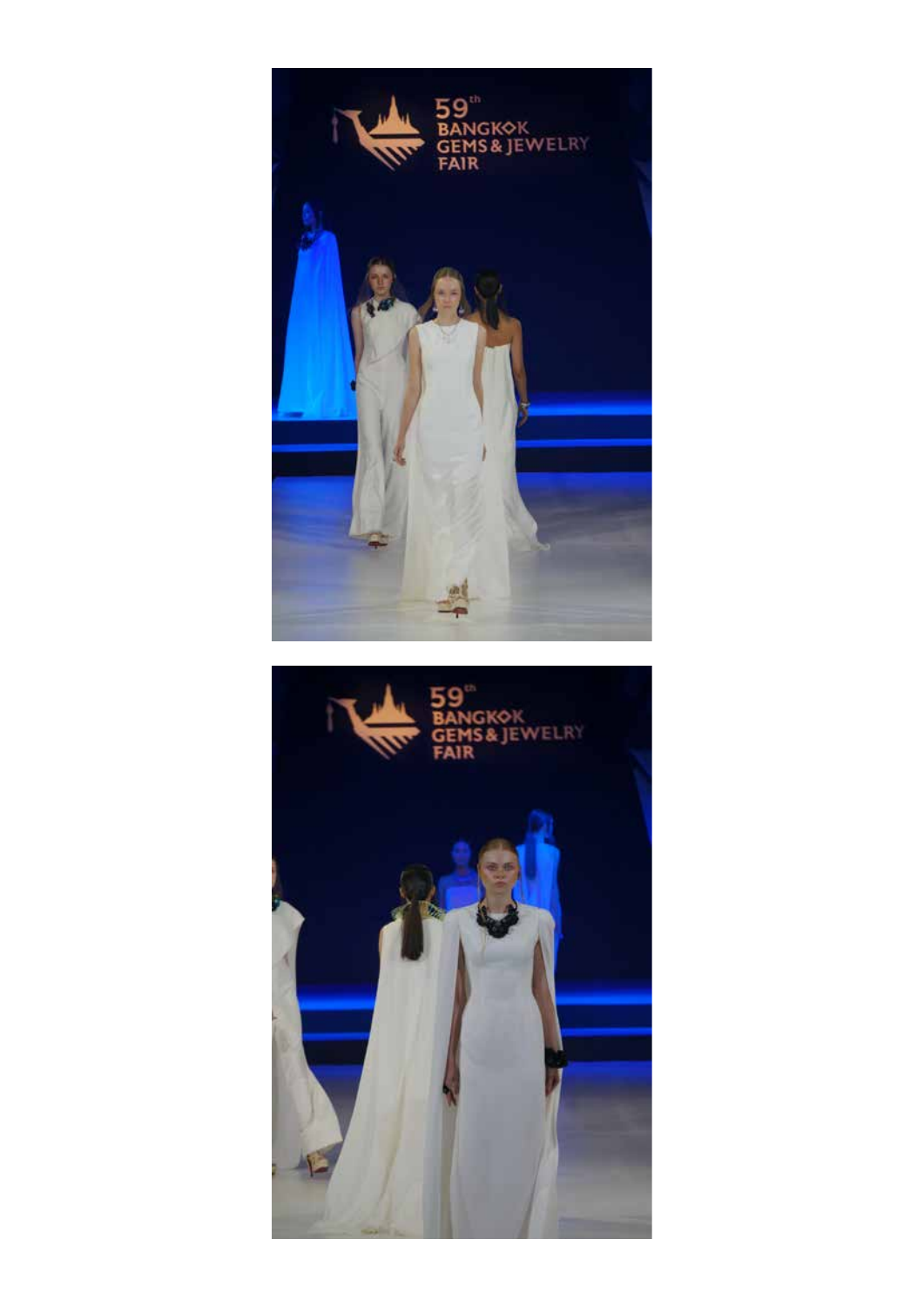